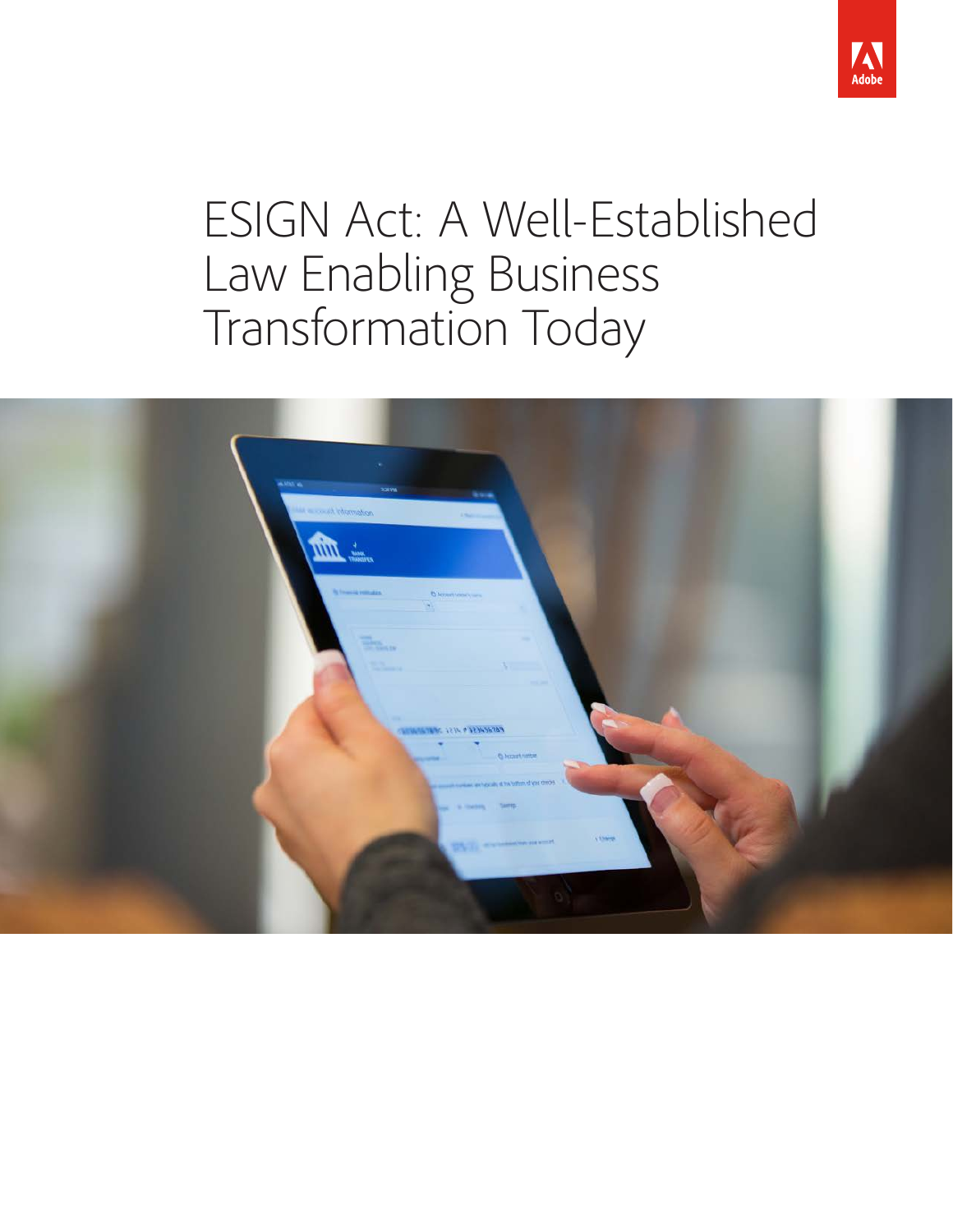# ESIGN Act: A Well-Established Law Enabling Business Transformation Today

A guide to electronic signatures in the United States for corporate counsels and compliance officers

#### **Table of contents**

- 1: ESIGN Act makes e-signatures legal
- 2: [E-signature solution](#page-2-0)  [selection is key to](#page-2-0)  [meeting industry](#page-2-0)  [requirements](#page-2-0)
- 3: [Court rulings focus on](#page-3-0)  [intent to be bound and](#page-3-0)  [processes used](#page-3-0)
- 4: [E-signatures accelerate](#page-4-0)  [key business processes](#page-4-0)
- 4: [Adobe Sign is the](#page-4-0)  [trusted solution](#page-4-0)  [used by many of the](#page-4-0)  [Fortune 1000](#page-4-0)
- 5: [Without a fully digital](#page-5-0)  [business, the greatest](#page-5-0)  [risk is being left behind](#page-5-0)

On June 30, 2000, President Bill Clinton signed the *[Electronic Signatures](https://acrobat.adobe.com/us/en/sign.html)* in Global and National Commerce Act (ESIGN Act) into law without a pen. Instead, he used an *[electronic signature](https://acrobat.adobe.com/us/en/sign.html)*. This ground-breaking law addresses *[e-signatures](https://acrobat.adobe.com/us/en/sign.html)* as well as electronic records, both of which are commonly used in commerce today. An *[e-signature](https://acrobat.adobe.com/us/en/sign.html)* was granted the same status as a written signature under the terms of this legislation; however, it is important to note that simply placing a symbol on a document does not, in and of itself, create an enforceable contract. Those who are concerned about the question of legality must be well informed about the various requirements associated with the use of e-signatures. For most, the first and foremost question may be, "Are e-signatures legal?"

The simple answer is, yes, e-signatures are legal. This paper discusses several factors relating to the legality of e-signatures in various applications and among different industries, with their associated regulatory environments. It also explores the benefits of adopting a digital document solution that enables real-time signatures. When used along with sound and consistent best practices, the optimal solution can not only create an enforceable contract, but also improve document creation, storage, retrieval, and audit trails.

E-signatures are fast becoming an integral part of our business landscape. Leading companies today, even in the most conservative and regulated industries such as financial services and healthcare, are rapidly adopting e-signatures to accelerate key business processes. For example, a leading healthcare company estimates that by using *[Adobe Sign](https://acrobat.adobe.com/us/en/sign.html)*, they decreased transaction costs from US\$16 to US\$1.50. These cost-saving benefits, in addition to the improved ease and efficiency of transacting business, will undoubtedly fuel the continued growth of e-signatures.

# ESIGN Act makes e-signatures legal

The ESIGN Act of 2000 addresses electronic signatures as well as electronic records, both of which are commonly used in commerce today. Due to federal preemption, the ESIGN Act allows electronic signatures in all 50 states when federal law applies. Where federal law does not apply, every state has an electronic signature law, most following the Uniform Electronic Transactions Act (UETA).

#### The ESIGN Act:

- Satisfies most statutes, that require handwritten signatures on documents
- Allows the contract to be used as evidence in a court of law as long as surrounding processes are well designed and implemented and the usual elements of a contract exist
- Prevents denial of legal effect, validity or enforceability of an electronically signed document solely because it is in electronic form

According to the ESIGN Act, an e-signature is defined as "an electronic sound, symbol, process attached to or logically associated with a contract or other record and executed or adopted by a person with the intent to sign the record and be legally bound." The key takeaway for purposes of contract enforcement is that the electronic sound, symbol, or process must be both associated with a contract or other document and adopted by the signatory, by some act, with the intent to be bound.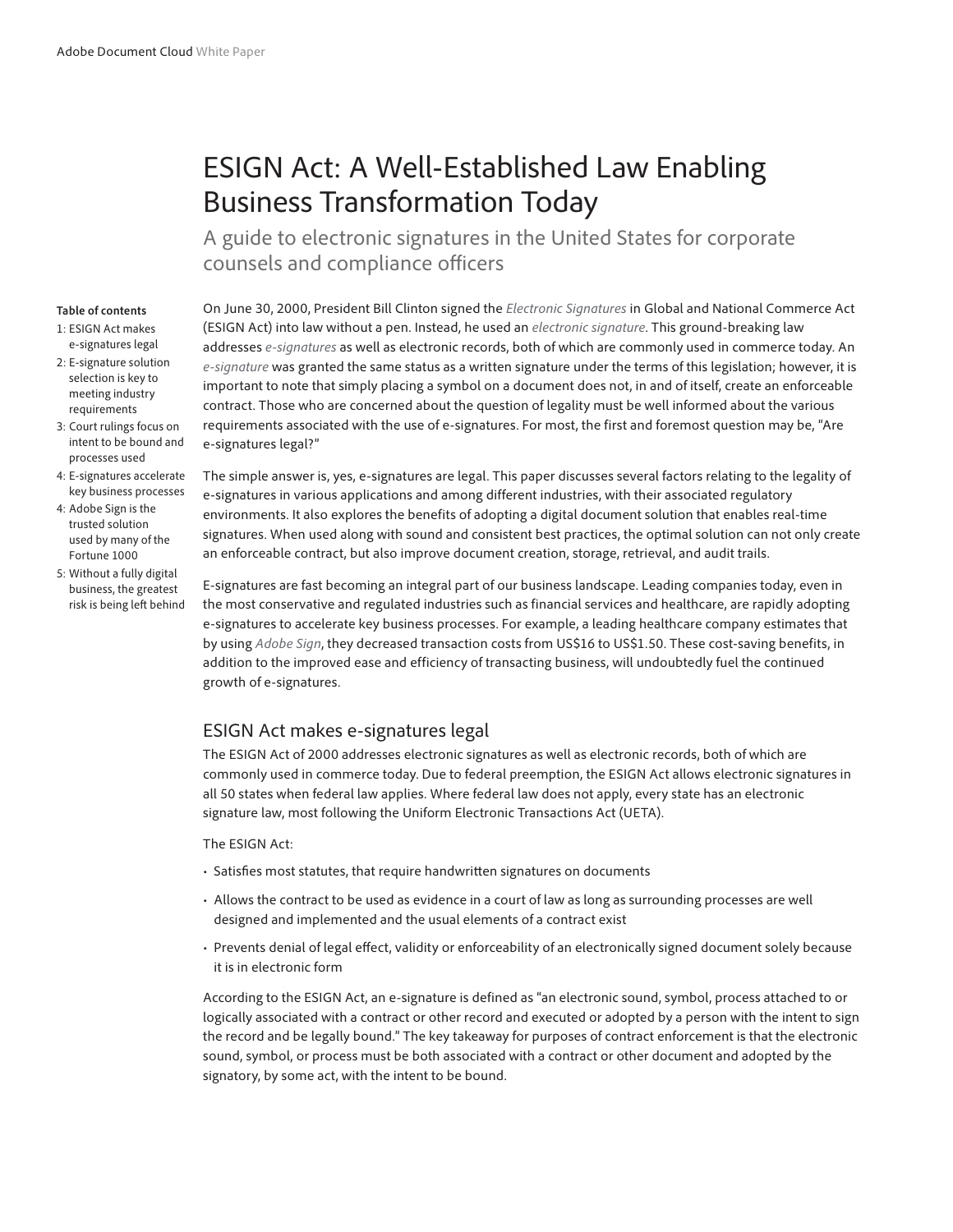### <span id="page-2-0"></span>E-signature solution selection is key to meeting industry requirements

The broad nature of the ESIGN Act created an opportunity for regulators in various industries to make specific rules pertaining to the use of e-signatures. The ESIGN Act provides that both federal and regulatory agencies have the authority to interpret and apply the law in the context of their industries. Understanding the implications of e-signature use in a specific industry depends upon consideration of the reason the document was created. If the document is being generated for business, consumer, or commercial transactions, the ESIGN Act generally supersedes any regulatory agency's preexisting requirement that a record be kept on paper. However, if it is being created principally for governmental requirements not related to commercial transactions, the ESIGN Act may not apply.

The use of electronic signatures may satisfy the requisite regulatory compliance in your industry by providing the authentication, authorization, accountability, audit, and security needed to follow your industry's particular laws. The following table offers a summary of several major industry regulations coupled with the important features of a robust e-signature solution relating to those regulations.

| Industry regulation                                                                 | Overview of regulation                                                                                                                                                                                                                                                    | What to look for in an e-signature solution                                                                                                                                                                                                                                                                                                          |
|-------------------------------------------------------------------------------------|---------------------------------------------------------------------------------------------------------------------------------------------------------------------------------------------------------------------------------------------------------------------------|------------------------------------------------------------------------------------------------------------------------------------------------------------------------------------------------------------------------------------------------------------------------------------------------------------------------------------------------------|
| Sarbanes-Oxley Act<br>(SOX)                                                         | SOX requires that publicly held corporations<br>establish verifiable security controls to protect<br>against disclosure of confidential data and<br>carefully track personnel data to detect<br>fraud-related tampering.                                                  | Solution should include robust and<br>comprehensive security safeguards such as<br>infrastructure security and data security,<br>including application-level encryption using<br>Secure Sockets Layer (SSL) and 256-bit<br>Advanced Encryption Standard (AES)<br>encryption, to safeguard the confidential<br>information in an electronic document. |
| Gramm-Leach-Bliley<br>Act (GLBA)                                                    | GLBA is intended to protect consumers' privacy<br>and provide security for consumer personal<br>information, requiring notification and opt-out<br>procedures and limiting the reuse or marketing<br>of consumer personal information.                                    | The technology must provide for the safety of<br>any personal information captured, clearly<br>explain notification and opt-out procedures to<br>the consumer, and strictly limit reuse or<br>marketing of a consumer's personal information.                                                                                                        |
| Dodd-Frank Act<br>(DFA)                                                             | DFA created the Consumer Financial<br>Protection Bureau (CFPB), a council designed<br>to oversee financial institutions and reform<br>securitization. E-signatures comply provided<br>that they adhere to the consent requirements<br>of the federal ESIGN Act.           | The solution must provide for active consent<br>of the signatory prior to applying the<br>e-signature to the document.                                                                                                                                                                                                                               |
| Federal Deposit<br>Insurance<br>Corporation (FDIC)                                  | FDIC regulations relating to electronic filings<br>and signatures require a signature to appear in<br>"typed form" and require an electronic copy of<br>the physical signature for anything<br>electronically signed.                                                     | The solution should provide a "typed form"<br>appearance as well as maintain an electronic<br>copy of the physical signature for any document<br>executed with an electronic signature.                                                                                                                                                              |
| Health Insurance<br>Portability and<br><b>Accountability Act</b><br>of 1996 (HIPAA) | HIPAA places stringent requirements on<br>healthcare providers (also called "Covered<br>Entities") to protect sensitive health<br>information.                                                                                                                            | Companies must work only with HIPAA-<br>compliant service providers and have a Business<br>Associate Agreement (BAA) in place with those<br>providers. The solution must support HIPAA's<br>stringent privacy and security requirements to<br>protect sensitive data, and the company's BAA<br>must meet all HIPAA requirements.                     |
| Internal Revenue<br>Service (IRS)                                                   | Currently, the use of e-signatures on IRS forms<br>is approved on an ad hoc basis. According to<br>Announcement 2013-8, the IRS requires that<br>signatures meet five core requirements that<br>align precisely with the ESIGN Act.                                       | The solution must show that the electronic<br>form of signature that is adopted by the<br>signatory with the intent to be bound is<br>attached to the record being signed,<br>authenticated, and properly preserved and<br>stored.                                                                                                                   |
| McCarran-Ferguson<br>Act (Public Law 15)                                            | The ESIGN Act expressly states that it applies<br>to the business of insurance to comply with the<br>McCarran-Ferguson Act. The ESIGN Act also<br>includes a specific provision that relieves<br>insurance agents and brokers from liability<br>under certain conditions. | The solution needs to comply with the ESIGN<br>Act such that insurance agents can meet the<br>requirement that an action be legally<br>attributable to a person intending to be bound.<br>Simple compliance with the Uniform<br>Electronic Transactions Act (UETA) does not<br>achieve this industry best practice.                                  |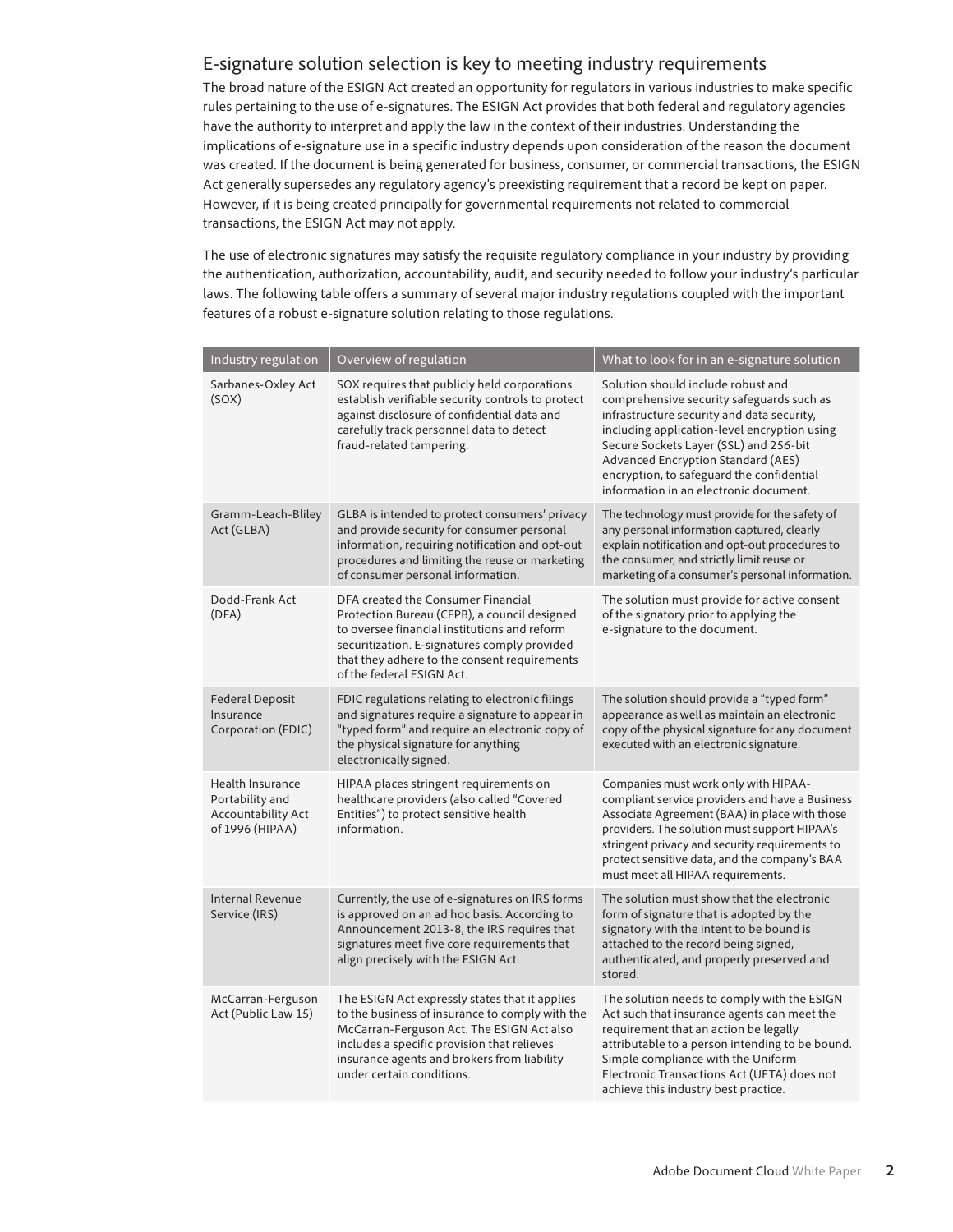#### <span id="page-3-0"></span>Court rulings focus on intent to be bound and processes used

The courts are catching up to the reality of e-signature technology in the modern business climate. The main issues that result in legal conflicts do not tend to arise around the technicalities associated with an e-signature but rather with the various elements of contract formation, that is, the facts surrounding creation of the contract. So, processes relating to capture, security, storage, and retention are important.

For example, the New York Supreme Court addressed whether precise adherence to the definition of an e-signature is required to create a valid agreement. In *Forcelli v Gelco* (2013) 109 A.D.3d 244, a case involving settlement negotiations via email, the court concluded that a farewell statement at the end of the email was a signed and "subscribed" signature even though it did not technically constitute an e-signature according to statute.

Evidence of a clear intent to be bound is important. Courts generally require evidence of an awareness of the terms of the contract and an act that exhibits assent or intent to be bound prior to signing a document or using a service, like clicking an "I agree" button. However, some courts do look at the circumstances surrounding the transaction for other indications of assent and have held that a contract is enforceable even without such an overt indication.

Additional important topics covered by the courts are evidentiary issues such as preservation and admissibility of electronically stored information (ESI). At the most basic level, such information must be properly preserved and then admitted. The leading case on the admissibility of ESI, *Lorraine v Markel AM. Inc. Co.* (2007) 241 F.R.D. 534, addressed a failure to comply with the rules of evidence surrounding the submission of extrinsic information to resolve an ambiguity in an arbitration contract. The court analyzed the admissibility and addressed the importance of ensuring that a document is authentic or that it is what it claims to be, that it is an accurate duplicate of the original to satisfy the original writing rule, and that business records are kept in the normal course of business to overcome the hearsay exclusionary rule.

The bottom line is that your documents are only as good as the process you used to obtain them. In the event of a legal challenge to your document, your electronically stored information must have been properly obtained, preserved, produced, and ultimately admitted into evidence. The success of this effort may in large part depend upon whether you diligently followed your own process. And if you don't provide the appropriate level of assurances, the document could be deemed inadmissible.

#### **Recommended process and best practices for adopting e-signatures**

When adopting e-signatures, your process should involve the following:

- **Authentication**—Authenticate the signatory's identity.
- *•* **Consent**—Account for consent.
- **Intent to be bound**—Establish intent to be bound.
- **Attribution**—Establish attribution to a particular individual and/or a representative of a company.
- **Security**—Provide a binding of the signature to the document and proof of nonalterability after the signature has been affixed to the document.
- **Record retention**—Offer secure storage and access processes.

The process of creating a valid e-signature requires that the signer be identified and authenticated at the time of the signature. To meet the requirements of state evidence laws on authentication and FRE 901(a), the law generally requires that a proponent of a document produce sufficient evidence to support a finding that the item is what he or she claims it to be, and that the signing process be sufficiently described to show that it produces an accurate result.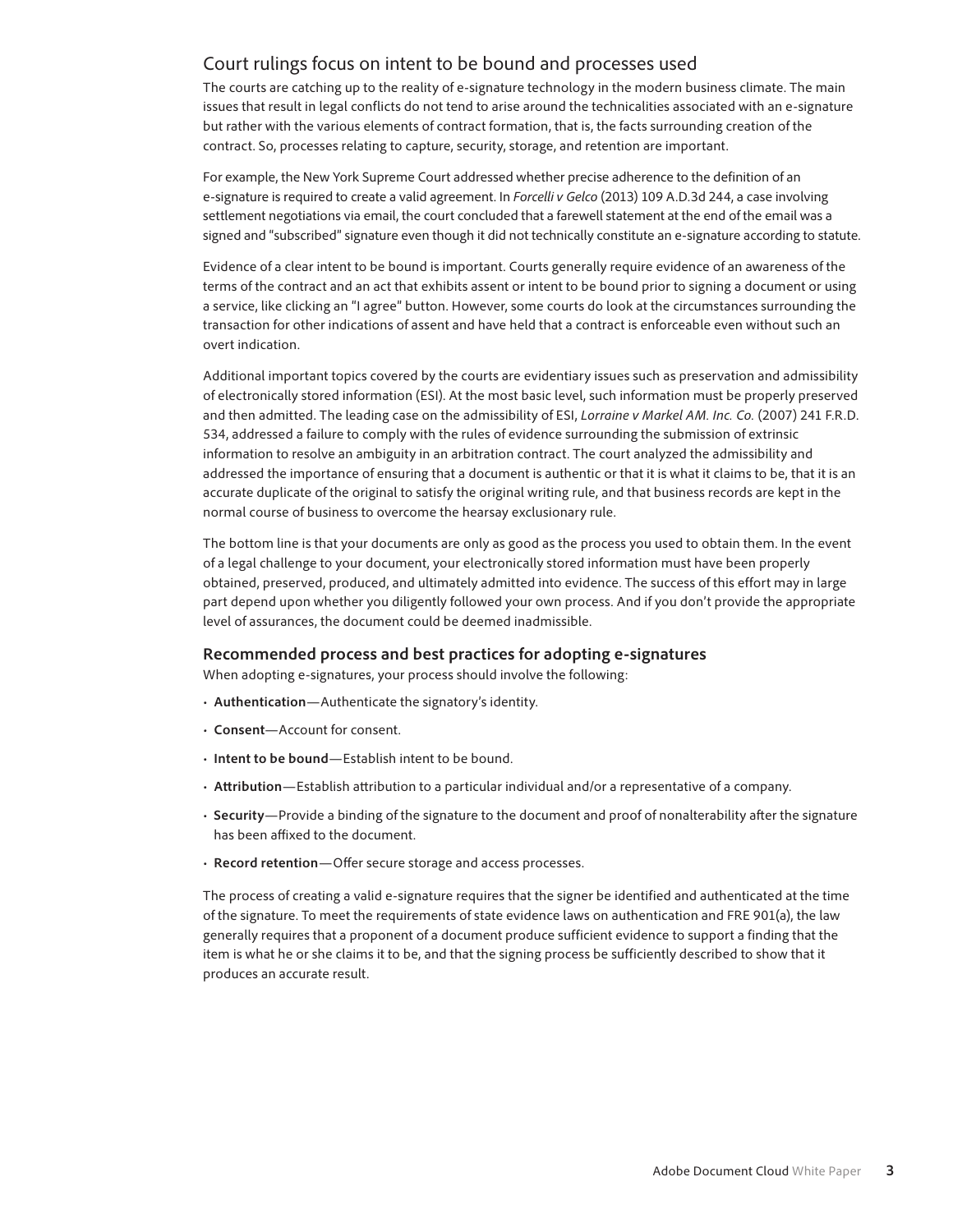<span id="page-4-0"></span>The following best practices can help guide you in developing your document creation, storage, and retention processes to ensure admissibility of a document:

- **Create an audit trail**—Identify your signatory; which document was signed; and when the document was signed, including date, time, and sequencing of events. Ensure that any changes to records do not obscure previous entries. This audit trail also includes ensuring that the signatory affirmatively consented to the e-signature process and has not withdrawn such consent.
- **Secure the audit trail**—Render the *[e-signed](https://acrobat.adobe.com/us/en/sign.html)* document unalterable within a secure "electronic vault." Securing the audit trail also describes the internal process ascribed to storing electronic records. Electronic records must be capable of being retained and accurately reproduced for later reference.
- **Create and maintain a retrieval process**—Appoint a credible custodian of records to manage the process. This person should also be able to testify to the secure steps taken by all company representatives in the e-signature and e-storage process, rendering documents accurate and readily retrievable.

#### E-signatures accelerate key business processes

E-signatures can deliver quick and impressive ROI, while enabling significant improvements in security and compliance. Some common use cases include:

- **Accelerate sales documents**—Decrease the time to revenue and increase the deal closure rate by automating the creation of electronic sales documents and contracts and enabling customers to sign electronically. Integration of the e-signature process can be part of a CRM deployment, such as with Salesforce, Workday, Microsoft Dynamics CRM, SAP, or NetSuite, so the entire process remains electronic. See Adobe Sign case studies: [Groupon](https://www.adobe.com/content/dam/Adobe/en/customer-success/pdfs/groupon-case-study.pdf), [Ricoh UK](https://www.adobe.com/content/dam/Adobe/en/customer-success/pdfs/ricoh-uk-case-study.pdf), [NetApp.](www.adobe.com/content/dam/Adobe/en/customer-success/pdfs/netapp-e-signatures-case-study.pdf)
- **Simplify employee onboarding and policy acknowledgements**—Speed up HR processes such as offer letters, new hire documents, and employee policy acknowledgements by eliminating printing, faxing, and overnight mailing. The e-signature process can be standalone or embedded into a human capital management system, such as Workday, Successfactors, or Taleo. See Adobe Sign case studies: [Telefonica,](https://www.adobe.com/content/dam/Adobe/en/customer-success/pdfs/telefonica-case-study.pdf) [Foursquare](https://www.adobe.com/content/dam/Adobe/en/customer-success/pdfs/foursquare-case-study.pdf).
- **Streamline legal and procurement operations**—Automate the process for nondisclosure agreements, vendor contracts, and confidential business-to-business agreements. Standalone or integrated into a contract management system such as Ariba Contract Management, SAP CLM, Oracle, or NetSuite, e-signatures can accelerate the execution of contracts by as much as five times or more. See Adobe Sign case studies: [Leasedrive](https://www.adobe.com/content/dam/Adobe/en/customer-success/pdfs/leasedrive-case-study.pdf), [TiVo](https://www.adobe.com/content/dam/Adobe/en/customer-success/pdfs/tivo-case-study.pdf), [Kantar IT Partnership](https://www.adobe.com/content/dam/Adobe/en/customer-success/pdfs/kantar-itp-case-study.pdf).

# Adobe Sign is the trusted solution used by many of the Fortune 1000

[Adobe Sign](https://acrobat.adobe.com/us/en/sign.html) is an Adobe Document Cloud solution that speeds business, integrates with existing systems, and reduces signature cycle times from days to minutes—all from the trusted leader in secure digital documents for over 20 years. Global companies choose Adobe Sign to drive business faster, enabling real-time signatures and approvals—easily, securely, on any device.

With careful application design, rigorous security practices, and continued monitoring of the global landscape via legal teams across 30 offices worldwide, Adobe enables companies to maintain compliance with federal and industry regulations so they can have peace of mind. Following is a summary of how Adobe Sign enables compliance with legal standards and best practices.

• **ESIGN Act compliance**—In the United States, Adobe warrants that Adobe Sign is fully compliant with the ESIGN Act of 2000. In addition, it complies with the European Union regulation on electronic identification and trust services (eIDAS), Australia's Electronic Transactions Act, Canada's Uniform Electronic Commerce Act (UECA), the Electronic Communications Act 2000 (c. 7) in the United Kingdom and more.

*"We can complete contracts in minutes and meet deadlines that would have been impossible without leveraging this type of technology."*

Connie Brenton, director of operations and chief of staff, legal department, NetApp